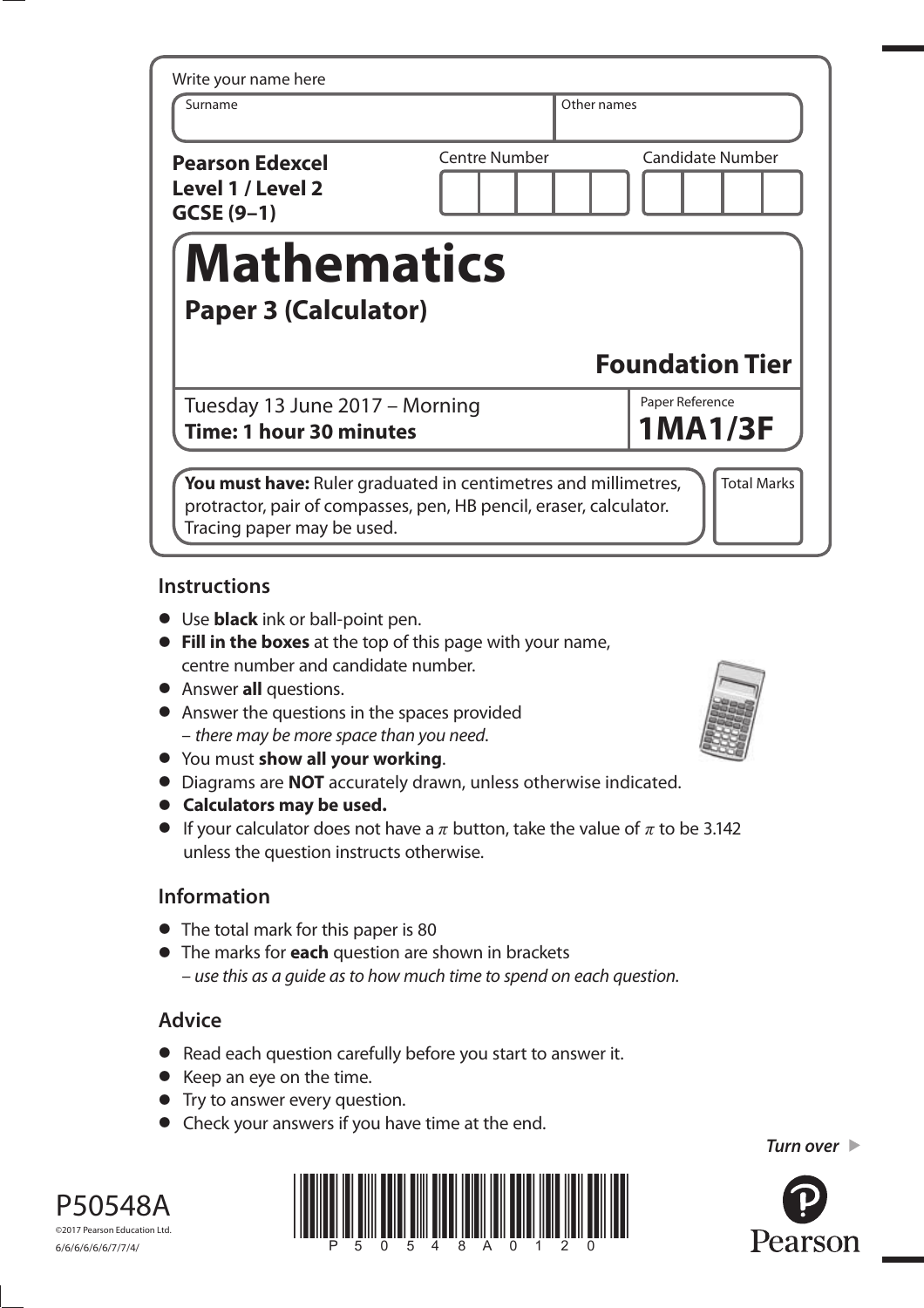|  | <b>Answer ALL questions.</b> |
|--|------------------------------|
|--|------------------------------|

Write your answers in the spaces provided.

You must write down all the stages in your working.

The table shows the lengths of five rivers.  $\mathbf{1}$ 

| <b>River</b> | Length (km) |
|--------------|-------------|
| Trent        | 297         |
| Don          | 112         |
| Severn       | 354         |
| Thames       | 346         |
| Mersey       | 113         |

(a) Write down the rivers in order of length.

Start with the shortest river.

Ami says,

"The River Thames is more than three times as long as the River Don."

(b) Show that Ami is correct.

 $(1)$ 

 $(1)$ 

## (Total for Question 1 is 2 marks)

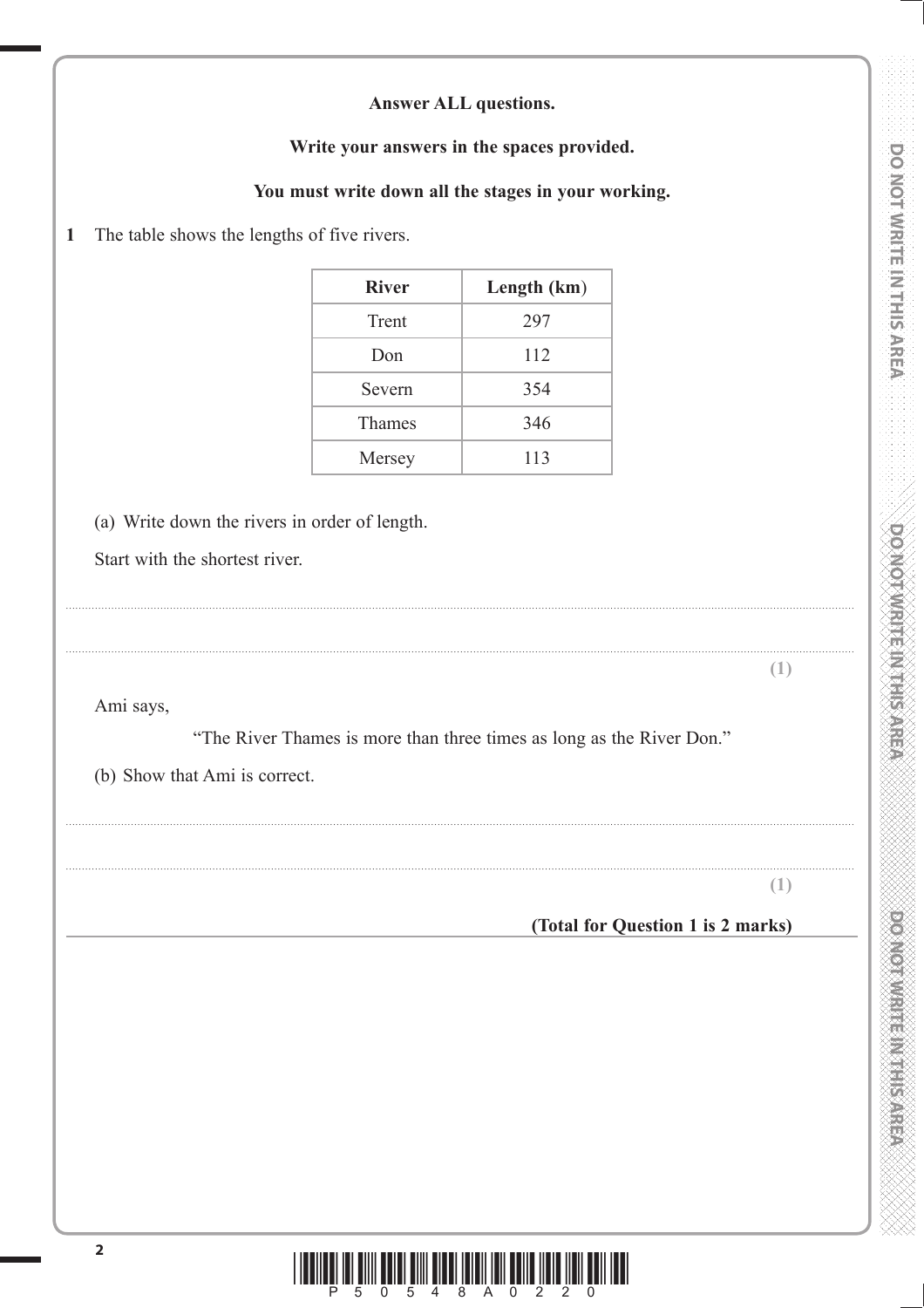| $\overline{2}$ | Cups are sold in packs and in boxes.                                                             |
|----------------|--------------------------------------------------------------------------------------------------|
|                | There are 12 cups in each pack.                                                                  |
|                | There are 18 cups in each box.                                                                   |
|                | Alison buys $p$ packs of cups and $b$ boxes of cups.                                             |
|                | Write down an expression, in terms of $p$ and $b$ , for the total number of cups Alison buys.    |
|                |                                                                                                  |
|                |                                                                                                  |
|                |                                                                                                  |
|                |                                                                                                  |
|                |                                                                                                  |
|                | (Total for Question 2 is 2 marks)                                                                |
| $\mathbf{3}$   | Here are four digits.                                                                            |
|                | 6<br>5<br>$\overline{1}$<br>9                                                                    |
|                |                                                                                                  |
|                | (i) Write down the smallest possible two digit number that can be made with two of the digits.   |
|                |                                                                                                  |
|                |                                                                                                  |
|                |                                                                                                  |
|                | (1)                                                                                              |
|                | (ii) Write down the three digit number closest to 200 that can be made with three of the digits. |
|                |                                                                                                  |
|                |                                                                                                  |
|                |                                                                                                  |
|                |                                                                                                  |
|                | (1)                                                                                              |
|                | (Total for Question 3 is 2 marks)                                                                |
|                |                                                                                                  |
|                |                                                                                                  |
|                |                                                                                                  |
|                |                                                                                                  |
|                | 3                                                                                                |

 **DO NOT WRITE IN THIS AREA DO NOT WRITE IN THIS AREA DO NOT WRITE IN THIS AREA DO NOT WRITE IN THIS AREA DO NOT** 

**Example 20 April 2010 Market According to April 2010** 

**DONOTWRITEINTHSAREA** 

DO NOT WRITE IN THIS AREA

 $\frac{1}{2}$   $\frac{1}{2}$   $\frac{1}{2}$   $\frac{1}{6}$   $\frac{1}{5}$   $\frac{1}{6}$   $\frac{1}{5}$   $\frac{1}{6}$   $\frac{1}{4}$   $\frac{1}{8}$   $\frac{1}{4}$   $\frac{1}{8}$   $\frac{1}{4}$   $\frac{1}{8}$   $\frac{1}{10}$   $\frac{1}{3}$   $\frac{1}{2}$   $\frac{1}{2}$   $\frac{1}{0}$   $\frac{1}{10}$   $\frac{1}{10}$   $\frac{1}{10$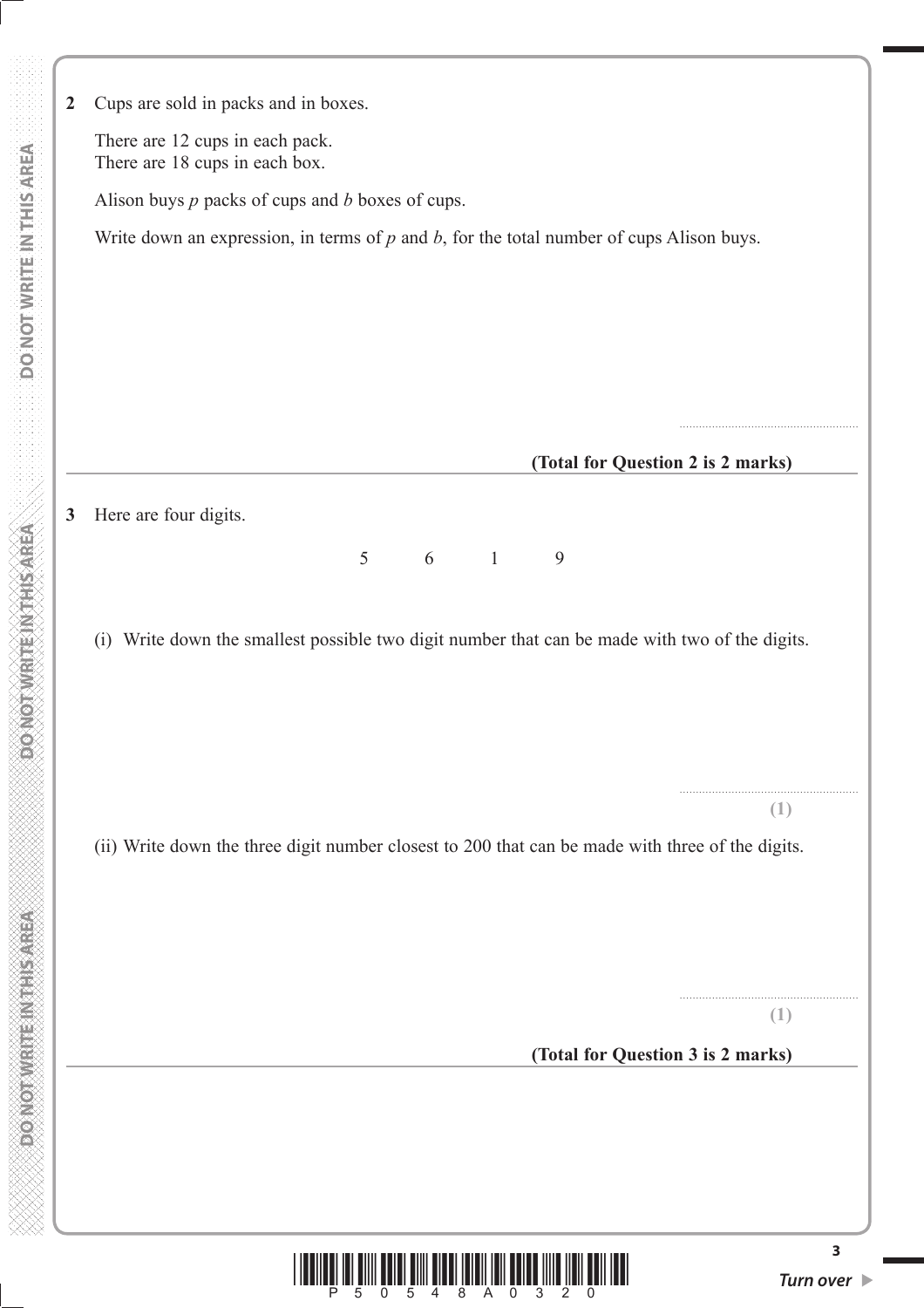| $\frac{4}{5}$ of a number is 32                        |                                   |  |
|--------------------------------------------------------|-----------------------------------|--|
| Find the number.                                       |                                   |  |
|                                                        |                                   |  |
|                                                        |                                   |  |
|                                                        |                                   |  |
|                                                        |                                   |  |
|                                                        | (Total for Question 4 is 2 marks) |  |
| A path is made of white tiles and grey tiles.          |                                   |  |
| $\frac{1}{4}$ of the tiles are white.                  |                                   |  |
| (a) Write down the ratio of white tiles to grey tiles. |                                   |  |
|                                                        |                                   |  |
|                                                        |                                   |  |
|                                                        |                                   |  |
| There is a total of 56 tiles.                          | (1)                               |  |
| (b) Work out the number of grey tiles.                 |                                   |  |
|                                                        |                                   |  |
|                                                        |                                   |  |
|                                                        |                                   |  |
|                                                        |                                   |  |
|                                                        |                                   |  |
|                                                        | (2)                               |  |
|                                                        | (Total for Question 5 is 3 marks) |  |
|                                                        |                                   |  |
|                                                        |                                   |  |
|                                                        |                                   |  |
|                                                        |                                   |  |
|                                                        |                                   |  |
|                                                        |                                   |  |
|                                                        |                                   |  |

\*P50548A0420\*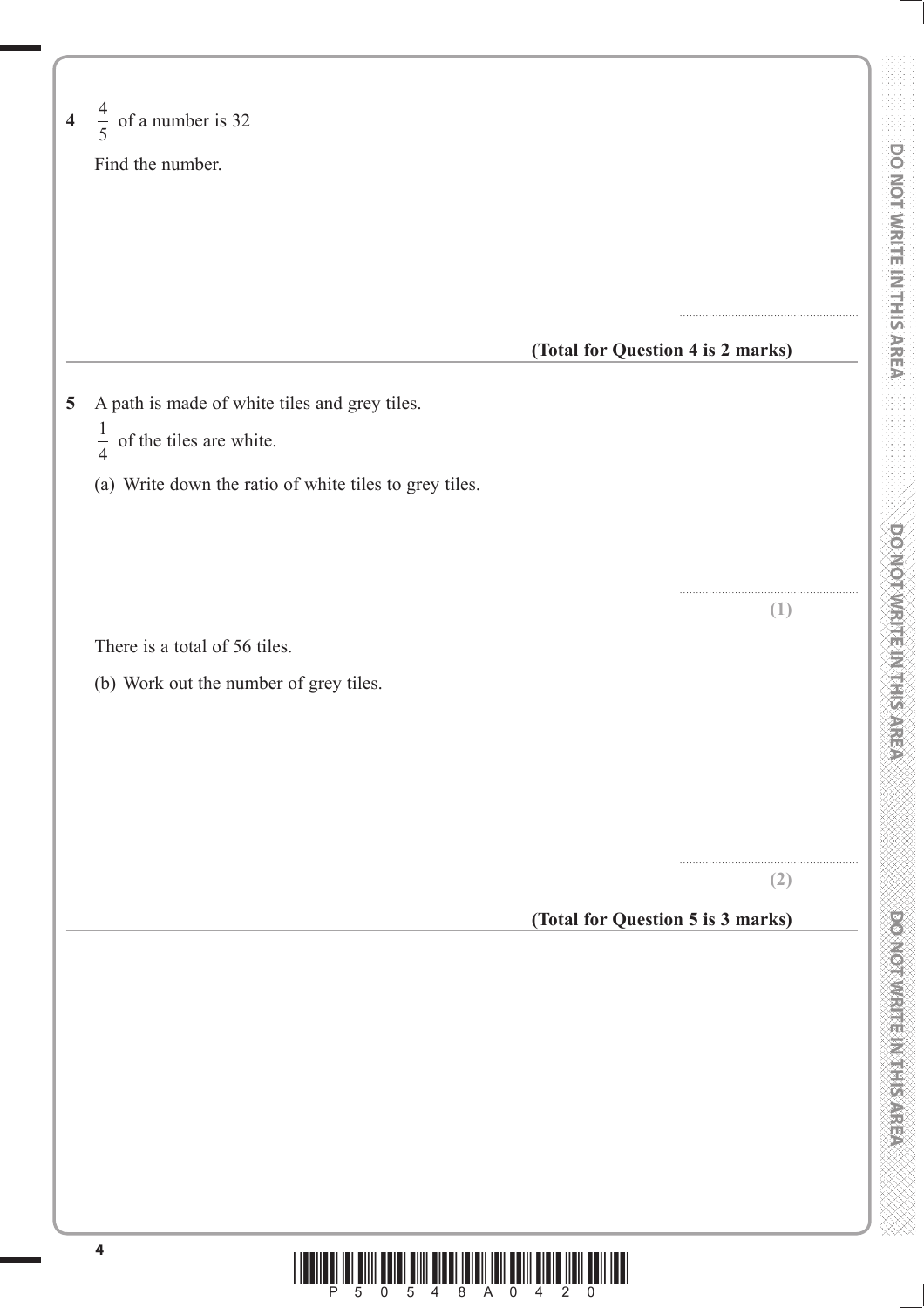**6** Here is a list of numbers. 12 15 14 17 22 19 13 Bridgit says, "To work out the median you find the middle number, so the median of these numbers is 17" Bridgit's answer is **not** correct. (a) What is wrong with Bridgit's method? .................................................................................................................................................................................................................................................. .................................................................................................................................................................................................................................................. **(1)** (b) Work out the range of the numbers in the list. ....................................................... **(2)** (c) Work out the mean of the numbers in the list. ....................................................... **(2) (Total for Question 6 is 5 marks)**

 **DO NOT WRITE IN THIS AREA DO NOT WRITE IN THIS AREA DO NOT WRITE IN THIS AREA DO NOT WRITE IN THIS AREA DO NOT** 

**PONOTHER ETHERNOLOGIC** 

**DONOTWRITEINTHIS/AREA** 

**DO NOT WRITE IN THIS AREA** 



**5**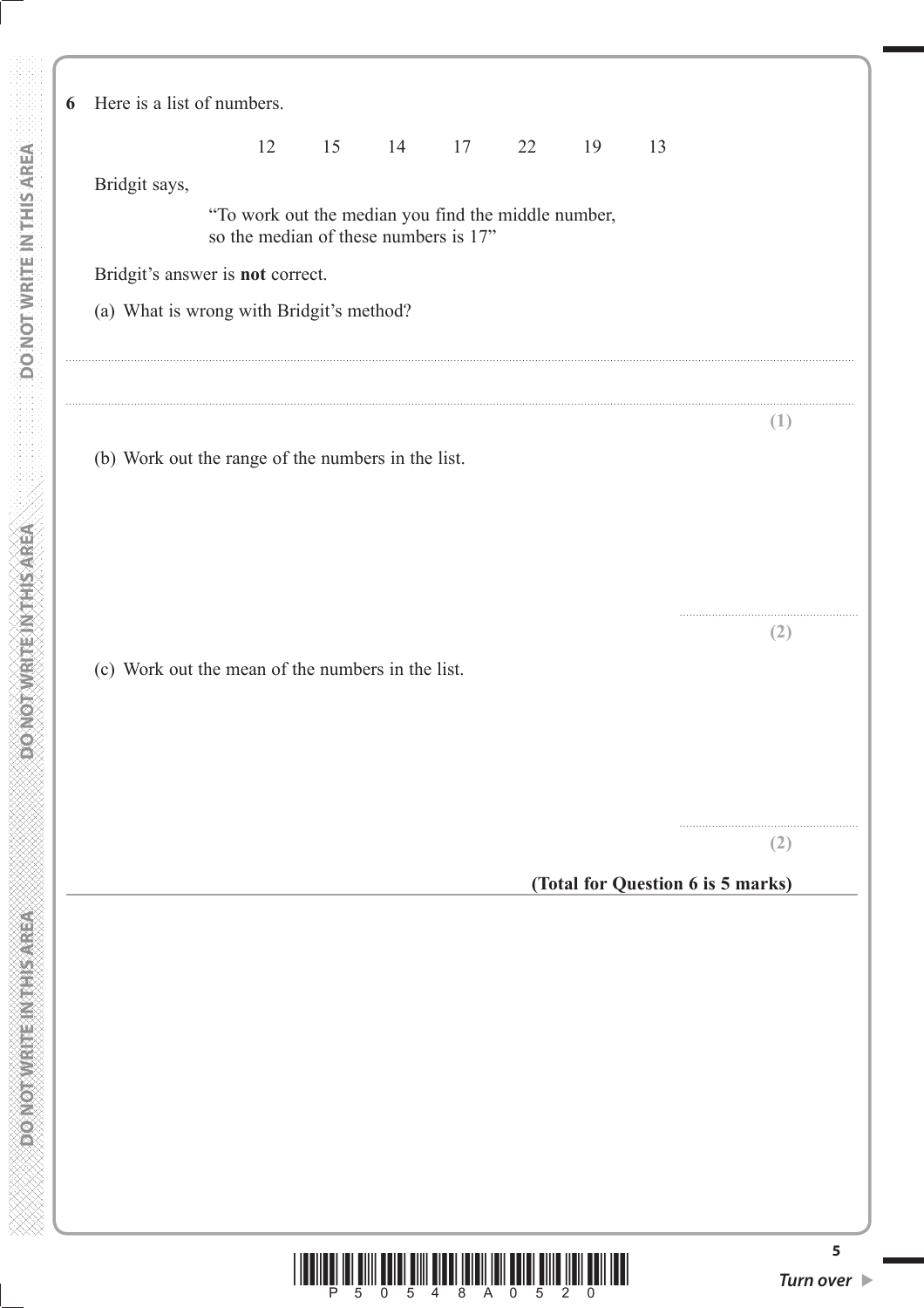|                                   |                                                                     | Menu                           |                                   |
|-----------------------------------|---------------------------------------------------------------------|--------------------------------|-----------------------------------|
|                                   | <b>Starter</b>                                                      | <b>Main Course</b>             |                                   |
|                                   | Salad<br>Fish<br>Melon                                              | Pasta<br>Rice<br><b>Burger</b> |                                   |
|                                   | Write down all the possible combinations Priti can choose.          |                                |                                   |
|                                   |                                                                     |                                |                                   |
|                                   |                                                                     |                                |                                   |
|                                   |                                                                     |                                | (Total for Question 7 is 2 marks) |
| Joanne wants to buy a dishwasher. |                                                                     |                                |                                   |
| The dishwasher costs £372         |                                                                     |                                |                                   |
| Joanne will pay a deposit of £36  | She will then pay the rest of the cost in 4 equal monthly payments. |                                |                                   |
|                                   |                                                                     |                                |                                   |
| How much is each monthly payment? |                                                                     |                                |                                   |
|                                   |                                                                     |                                |                                   |
|                                   |                                                                     |                                |                                   |
|                                   |                                                                     |                                |                                   |
|                                   |                                                                     |                                |                                   |
|                                   |                                                                     |                                |                                   |
|                                   |                                                                     |                                |                                   |



i.

i.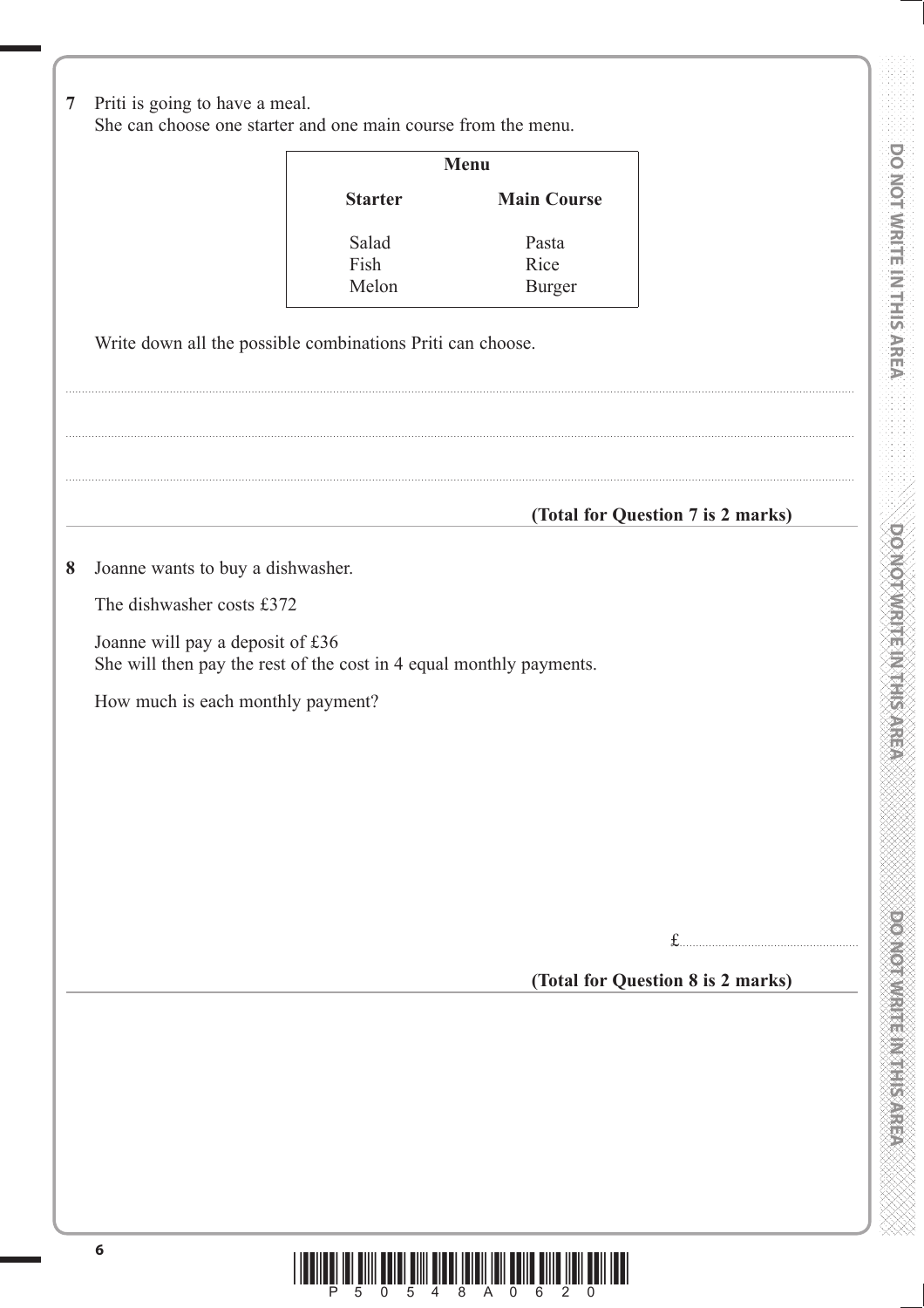**9** Davos is a cleaner.

 The table shows information about the time it will take him to clean each of four rooms in a house.

| <b>Room</b>  | <b>Time</b>          |
|--------------|----------------------|
| Kitchen      | 2 hours              |
| Sitting room | 1 hour 40 minutes    |
| Bedroom      | $1\frac{1}{2}$ hours |
| Bathroom     | 45 minutes           |

 Davos wants to clean all four rooms in one day. He will have breaks for a total time of 75 minutes.

Davos is going to start cleaning at 9 am.

 Will he finish cleaning by 4 pm? You must show all your working.

**(Total for Question 9 is 3 marks)**



**7**

**DONOT WRITEIN THIS AREA**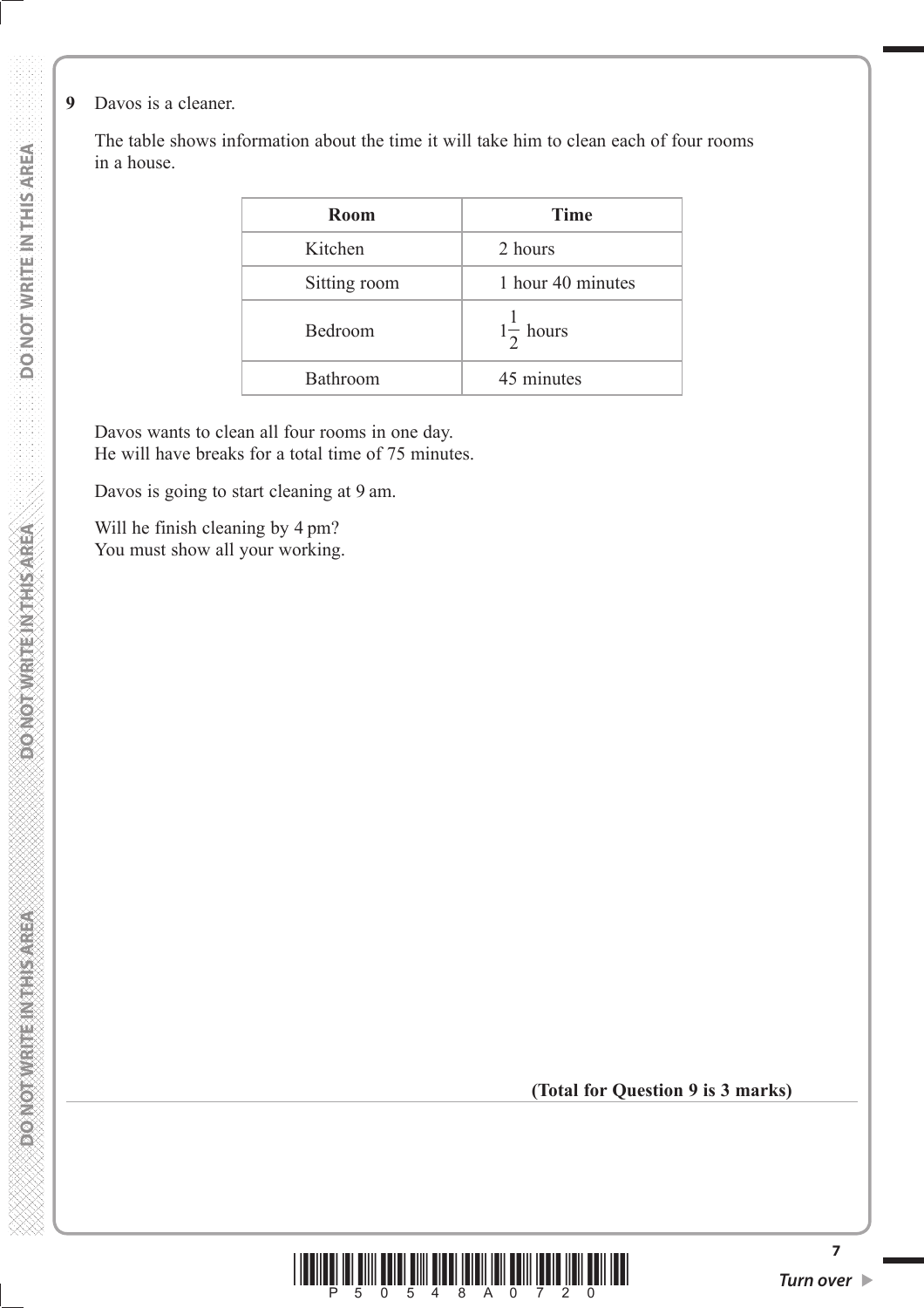

tılığı idi <sup>ş</sup>iin êdidi <sup>ş</sup>iin titul <sup>ş</sup>iidiliğidi êdidi <sup>ş</sup>iidi jodi iddi.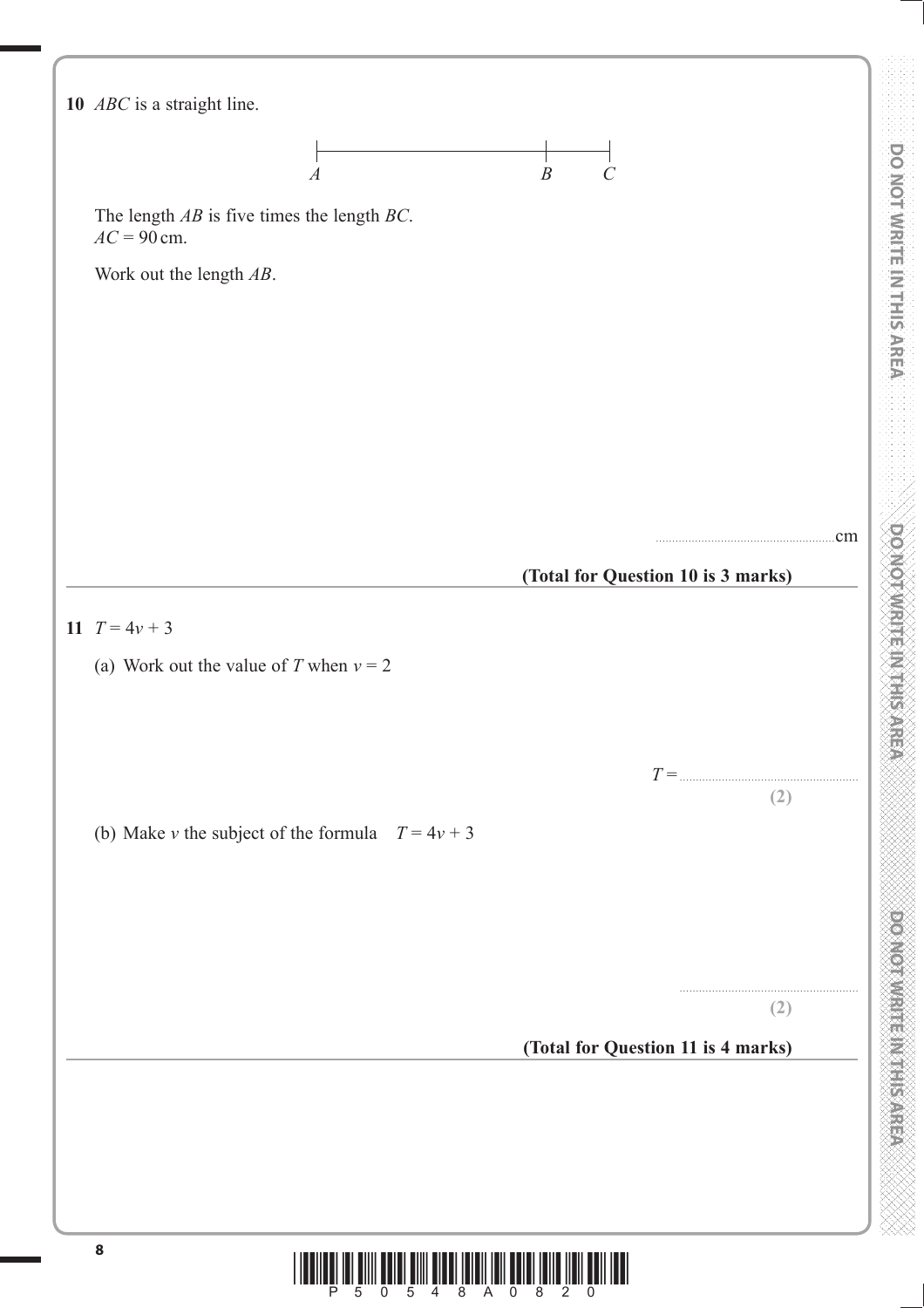**MONOTHER REPAIRING CONFORM** 

**12** The diagram shows a cube of side length 2 cm.



Vera says,

"The volume of any solid made with  $6$  of these cubes is  $48 \text{ cm}^3$ "

..................................................................................................................................................................................................................................................

..................................................................................................................................................................................................................................................

 (a) Is Vera correct? You must show your working.

 (b) (i) Draw a cuboid that can be made with 6 of these cubes. Write the dimensions of the cuboid on your diagram.

(ii) Work out the surface area of your cuboid.

 $...$ cm<sup>2</sup> **(2)**

**(2)**

**(1)**

**(Total for Question 12 is 5 marks)**



**9**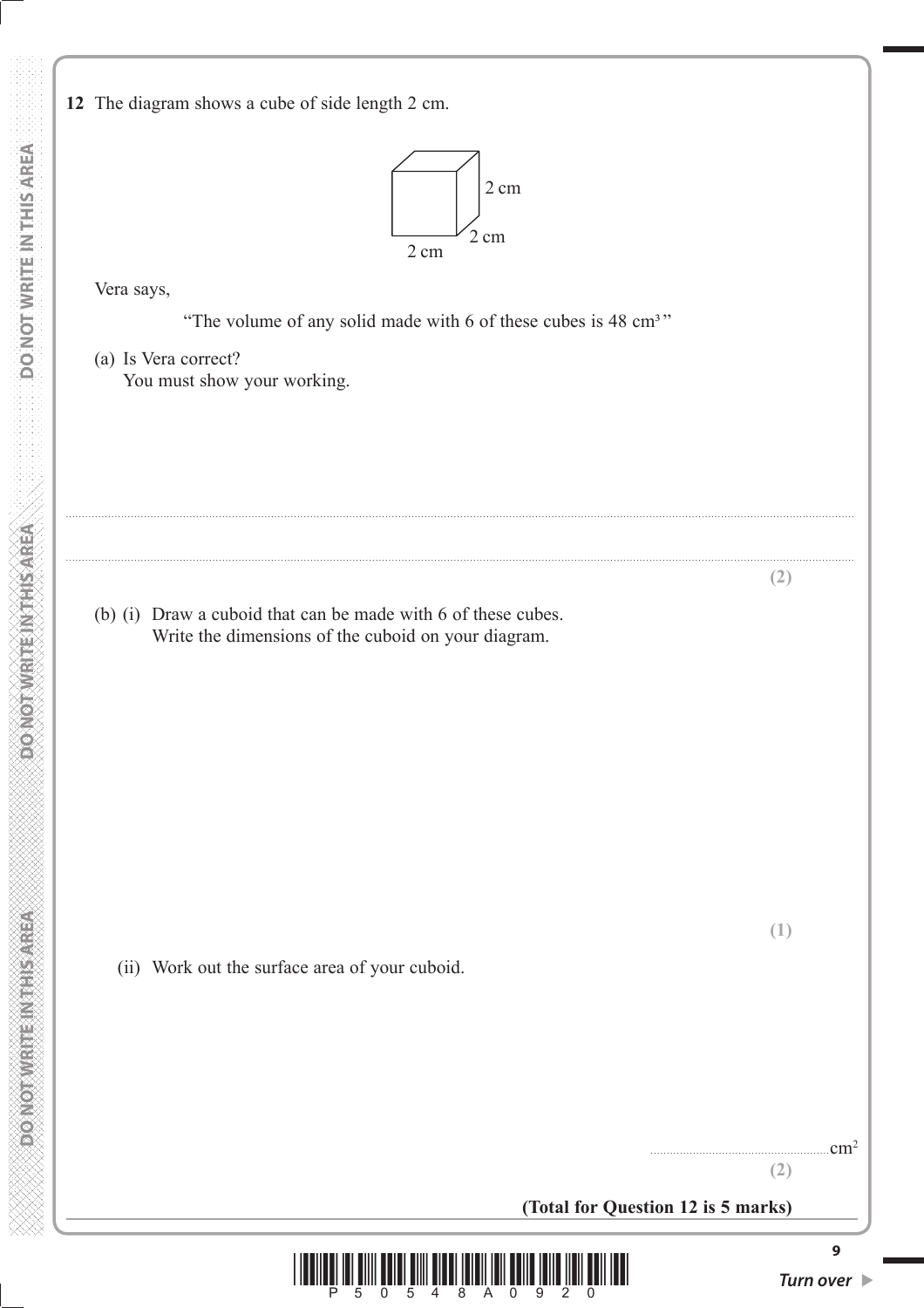| 13 The size of the largest angle in a triangle is 4 times the size of the smallest angle. |
|-------------------------------------------------------------------------------------------|
| The other angle is $27^{\circ}$ less than the largest angle.                              |

 Work out, in degrees, the size of each angle in the triangle. You must show your working.

**(Total for Question 13 is 5 marks)**

, ............................. °

............................. °

, ............................. °

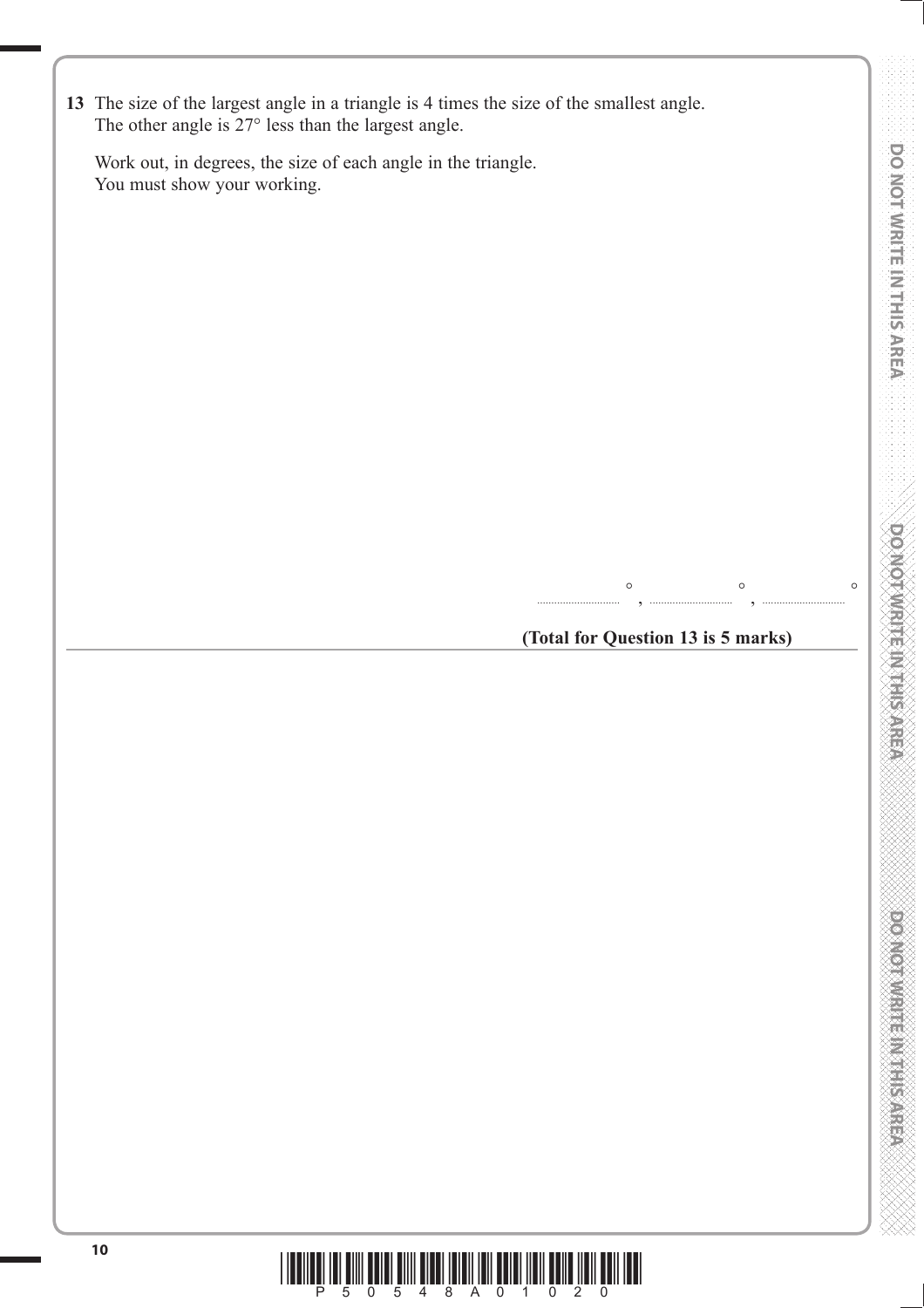**14** Andy went on holiday to Canada. His flights cost a total of £1500

> Andy stayed for 14 nights. His hotel room cost \$196 per night.

 Andy used wifi for 12 days. Wifi cost \$5 per day.

The exchange rate was \$1.90 to £1

 (a) Work out the total cost of the flights, the hotel room and wifi. Give your answer in pounds.

 (b) If there were fewer dollars to £1, what effect would this have on the total cost, in pounds, of Andy's holiday?

..................................................................................................................................................................................................................................................

**(1)**

**(5)**

#### **(Total for Question 14 is 6 marks)**

£ .......................................................



**PONOT WRITEIN RESPECT**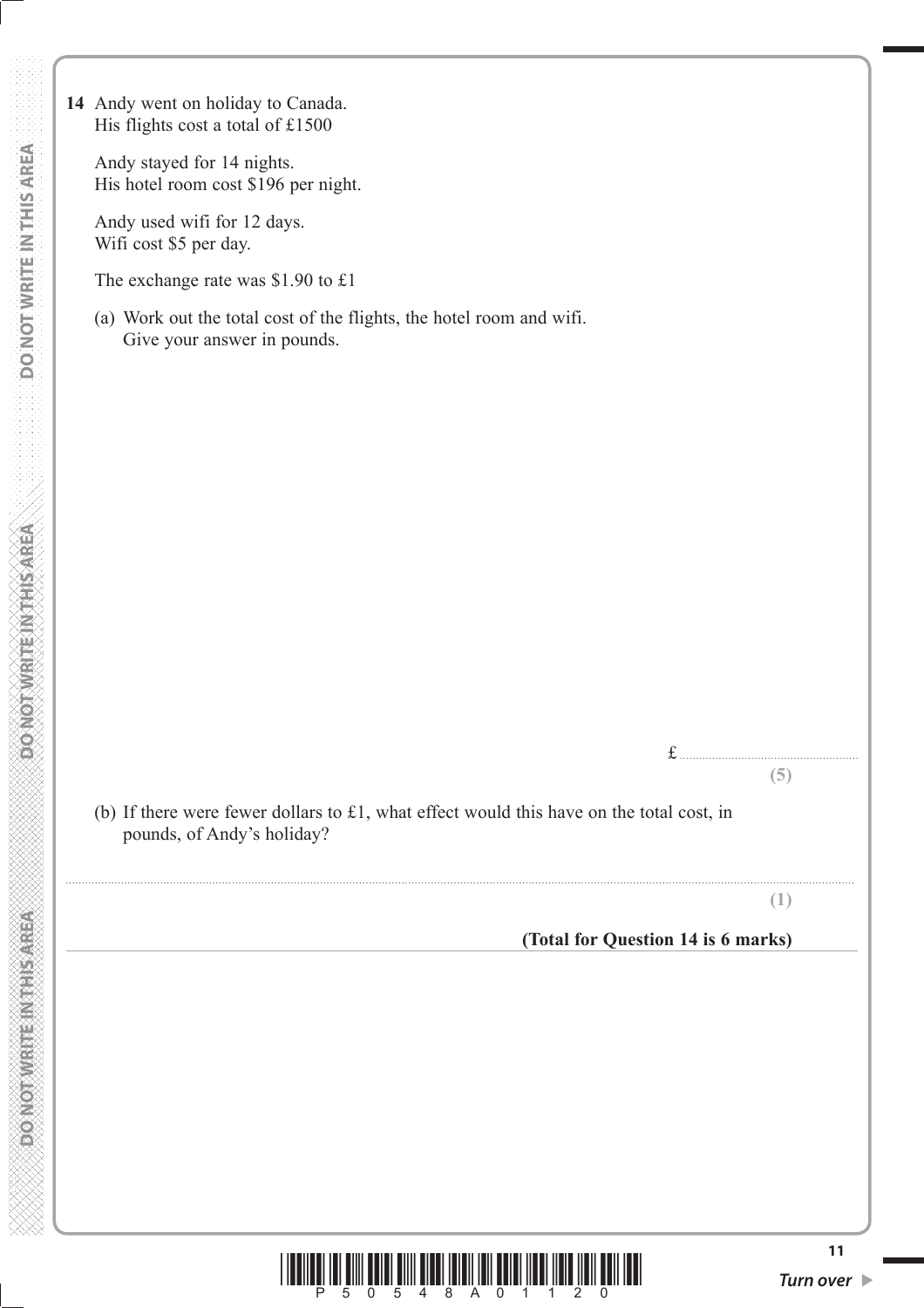**15**  $\mathcal{E} = \{\text{odd numbers less than } 30\}$  $A = \{3, 9, 15, 21, 27\}$  $B = \{5, 15, 25\}$ 

(a) Complete the Venn diagram to represent this information.



**(4)**

A number is chosen at random from the universal set, **E**.

(b) What is the probability that the number is in the set  $A \cup B$ ?

#### ....................................................... **(2)**

#### **(Total for Question 15 is 6 marks)**

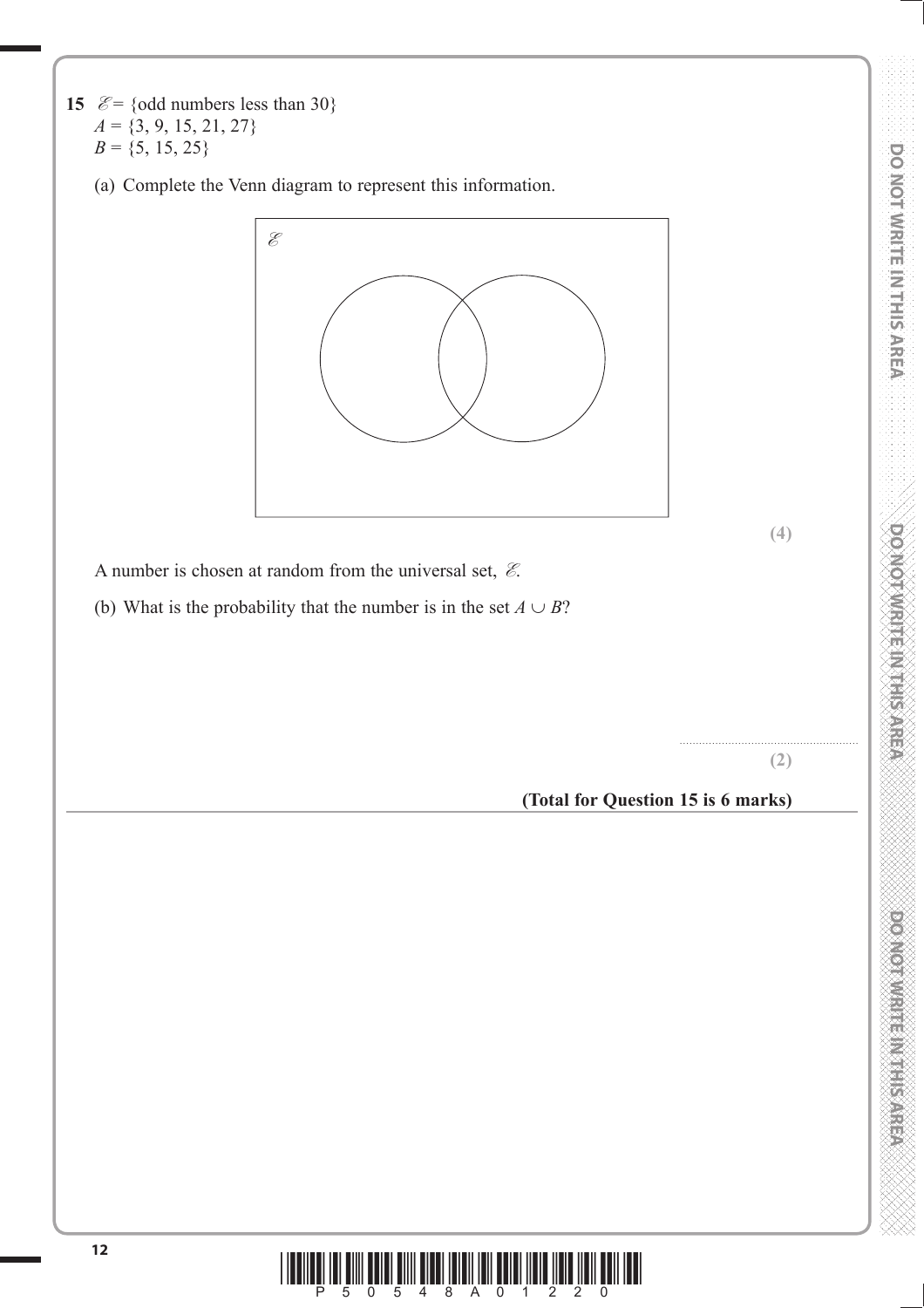

$$
3x + y = -4
$$

$$
3x - 4y = 6
$$



**(Total for Question 16 is 3 marks)**

*x* =.......................................................

*y* =.......................................................

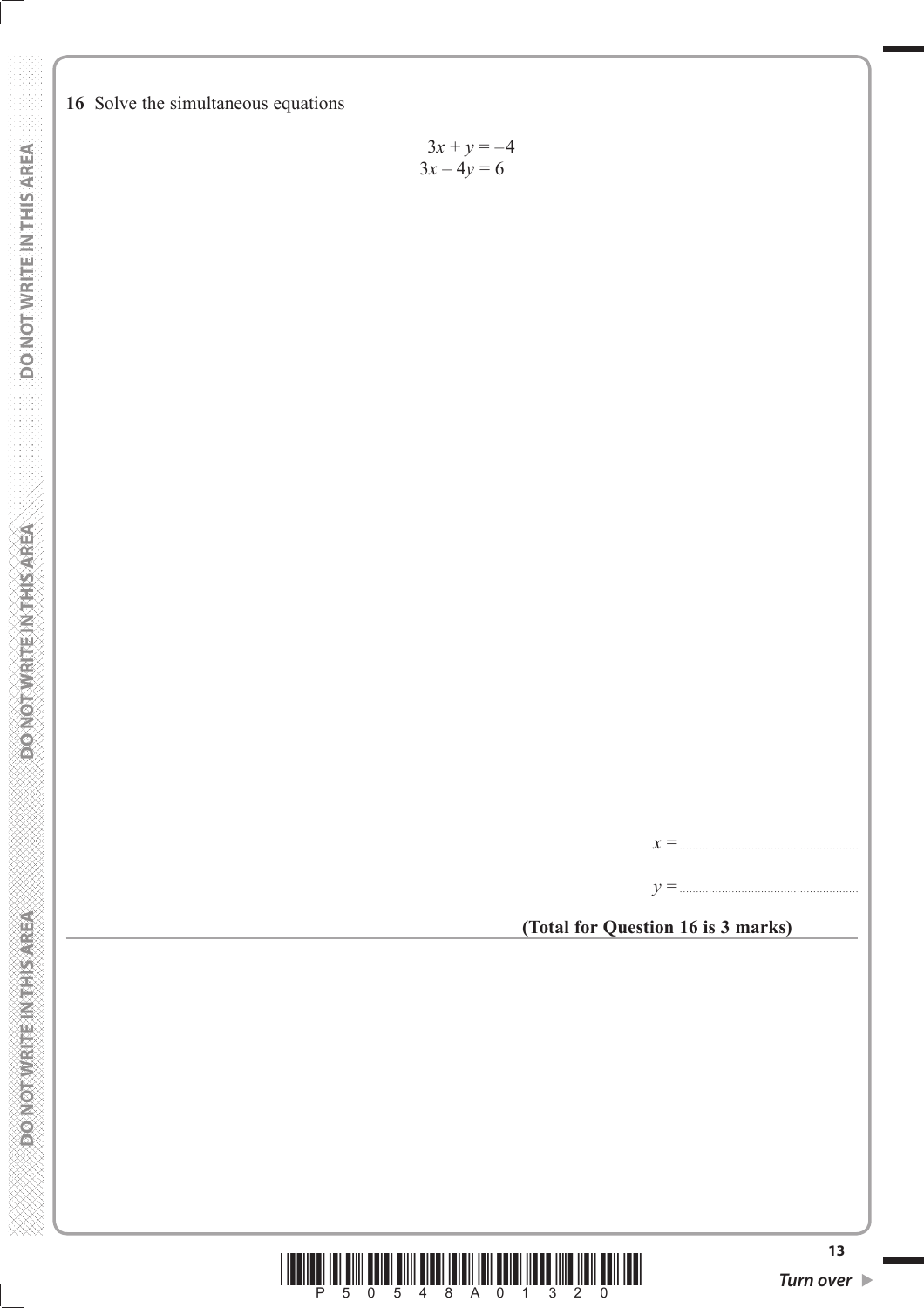**17** The table shows some information about the dress sizes of 25 women.

| <b>Dress size</b> | <b>Number of women</b>      |
|-------------------|-----------------------------|
|                   | $\mathcal{D}_{\mathcal{L}}$ |
| 10                | y                           |
| 12                |                             |
| 14                |                             |

(a) Find the median dress size.

 ....................................................... **(1)**

3 of the 25 women have a shoe size of 7

 Zoe says that if you choose at random one of the 25 women, the probability that she has either a shoe size of 7 or a dress size of 14 is  $\frac{9}{25}$  because

$$
\frac{3}{25} + \frac{6}{25} = \frac{9}{25}
$$

..................................................................................................................................................................................................................................................

..................................................................................................................................................................................................................................................

 (b) Is Zoe correct? You must give a reason for your answer.

**(1)**

### **(Total for Question 17 is 2 marks)**

DO NOT WRITE IN THIS AREA

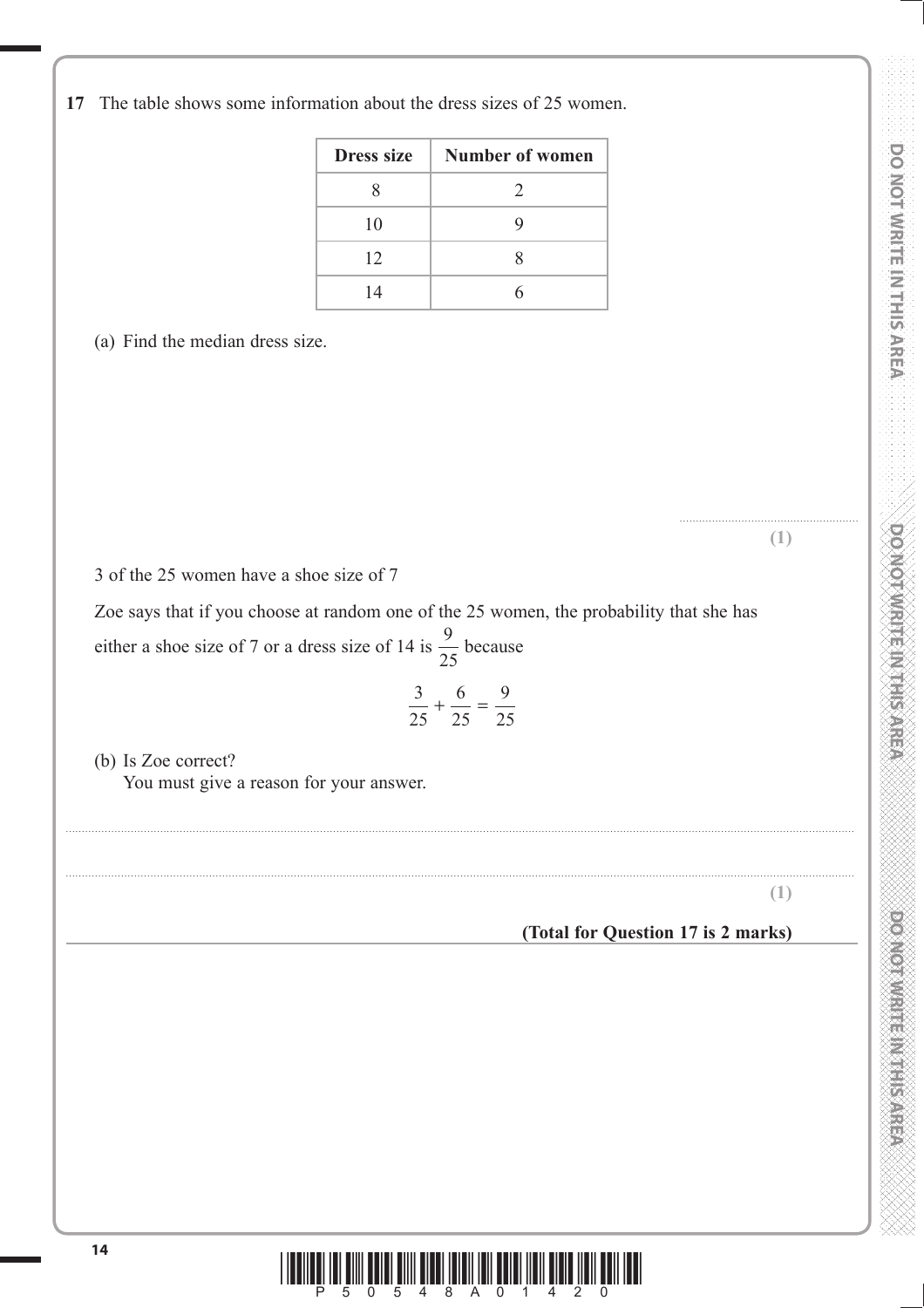**18** Daniel bakes 420 cakes.

He bakes only vanilla cakes, banana cakes, lemon cakes and chocolate cakes.

- 2  $\frac{2}{7}$  of the cakes are vanilla cakes.
- 35% of the cakes are banana cakes.

The ratio of the number of lemon cakes to the number of chocolate cakes is 4:5

Work out the number of lemon cakes Daniel bakes.

**(Total for Question 18 is 5 marks)**

.......................................................



**DONORWRITE INSTRUCTION**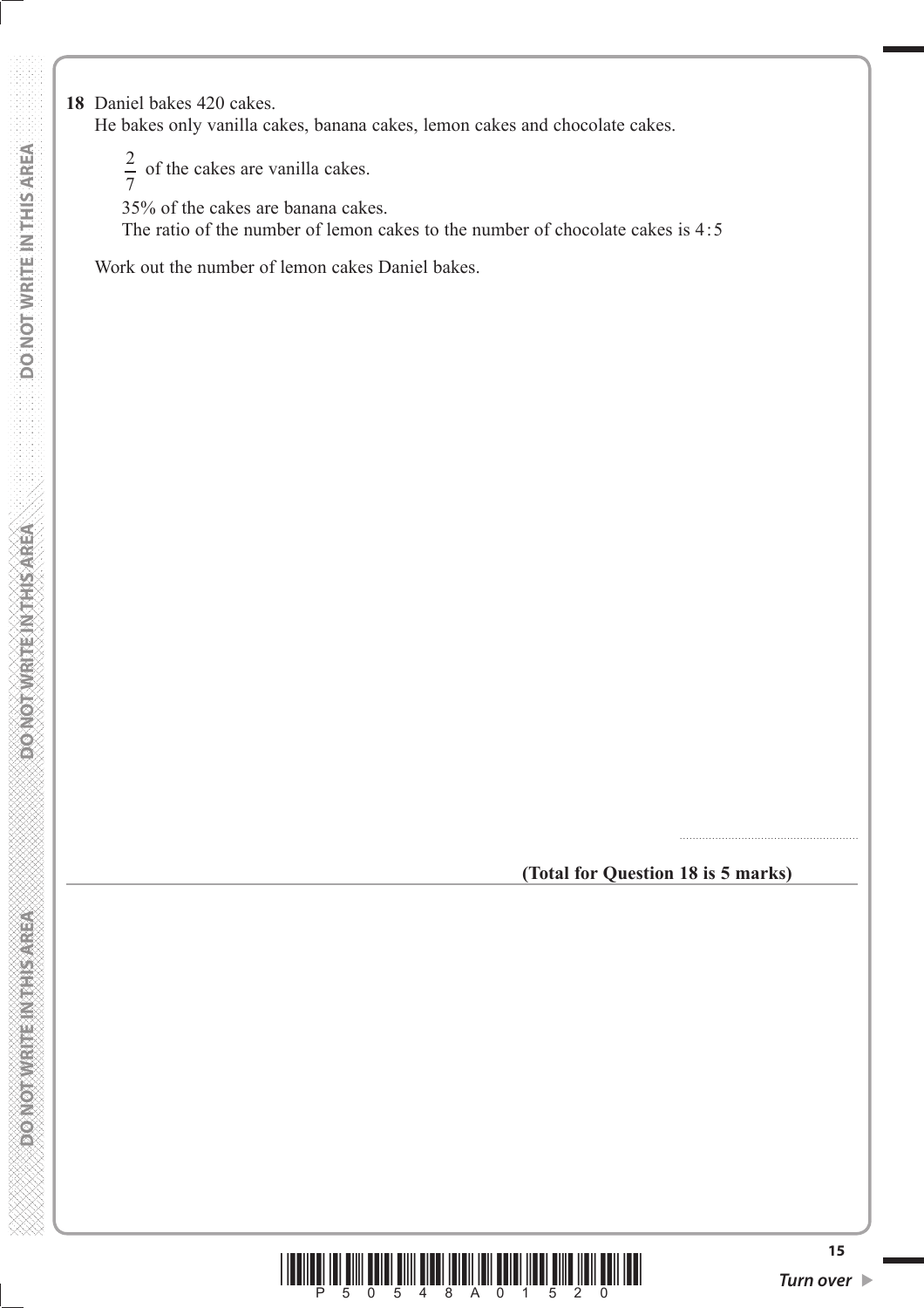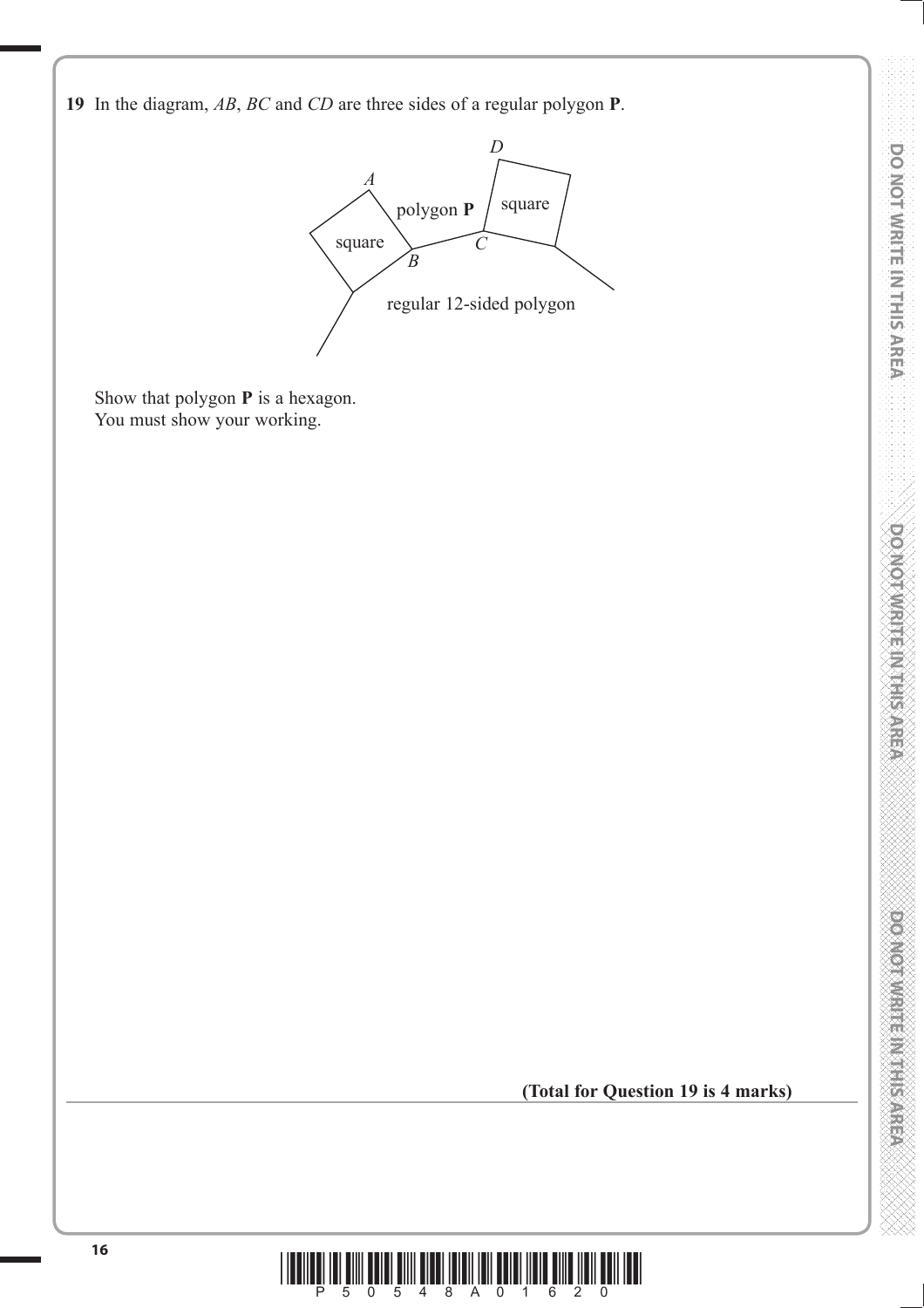20 The density of apple juice is 1.05 grams per cm<sup>3</sup>. The density of fruit syrup is  $1.4$  grams per  $\text{cm}^3$ .

The density of carbonated water is 0.99 grams per cm<sup>3</sup>.

25 cm<sup>3</sup> of apple juice are mixed with 15 cm<sup>3</sup> of fruit syrup and  $280 \text{ cm}^3$  of carbonated water to make a drink with a volume of 320 cm<sup>3</sup>.

 Work out the density of the drink. Give your answer correct to 2 decimal places.

 $g/cm<sup>3</sup>$ 

 **(Total for Question 20 is 4 marks)**



**PONOT WRITEIN THIS AREA**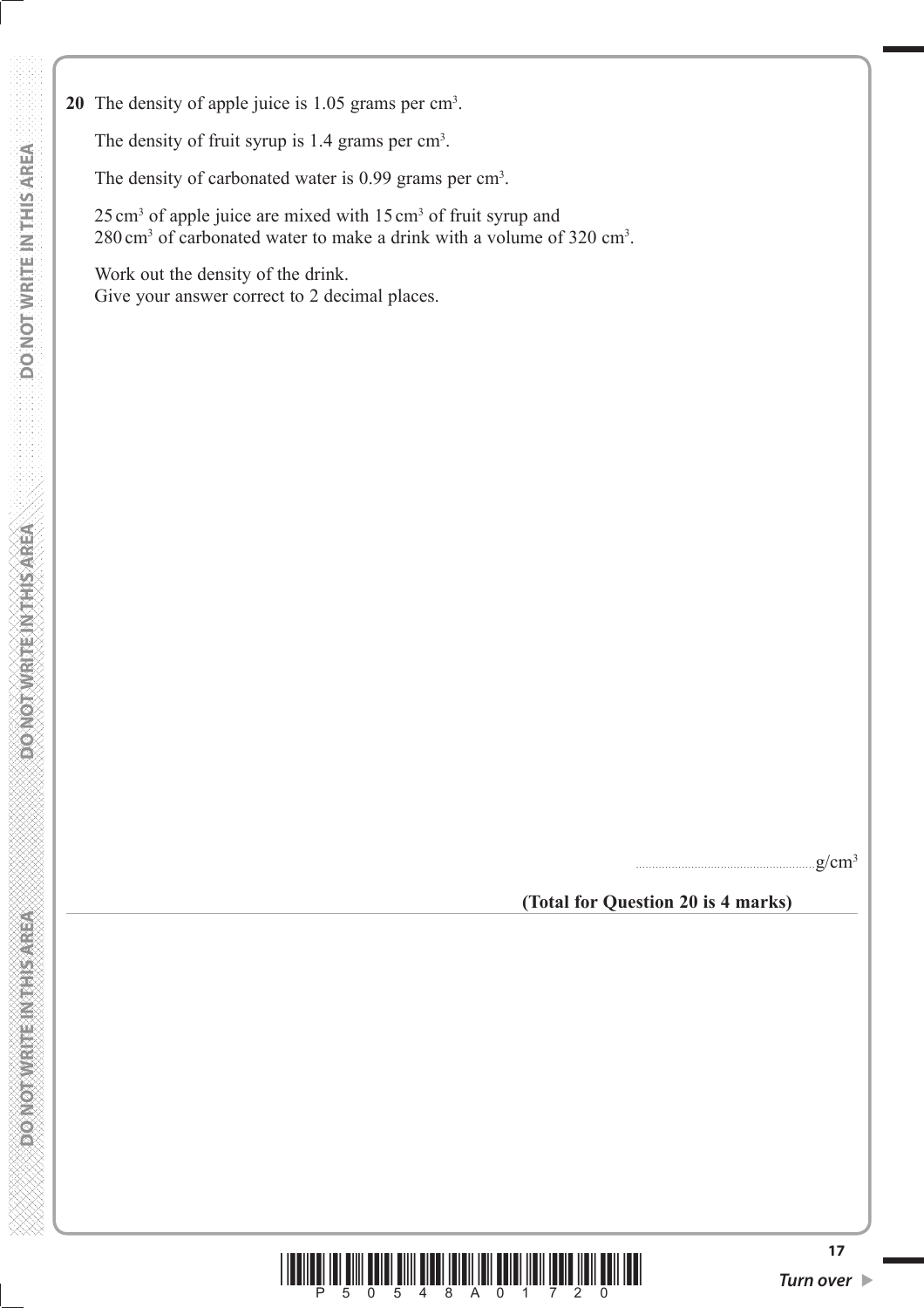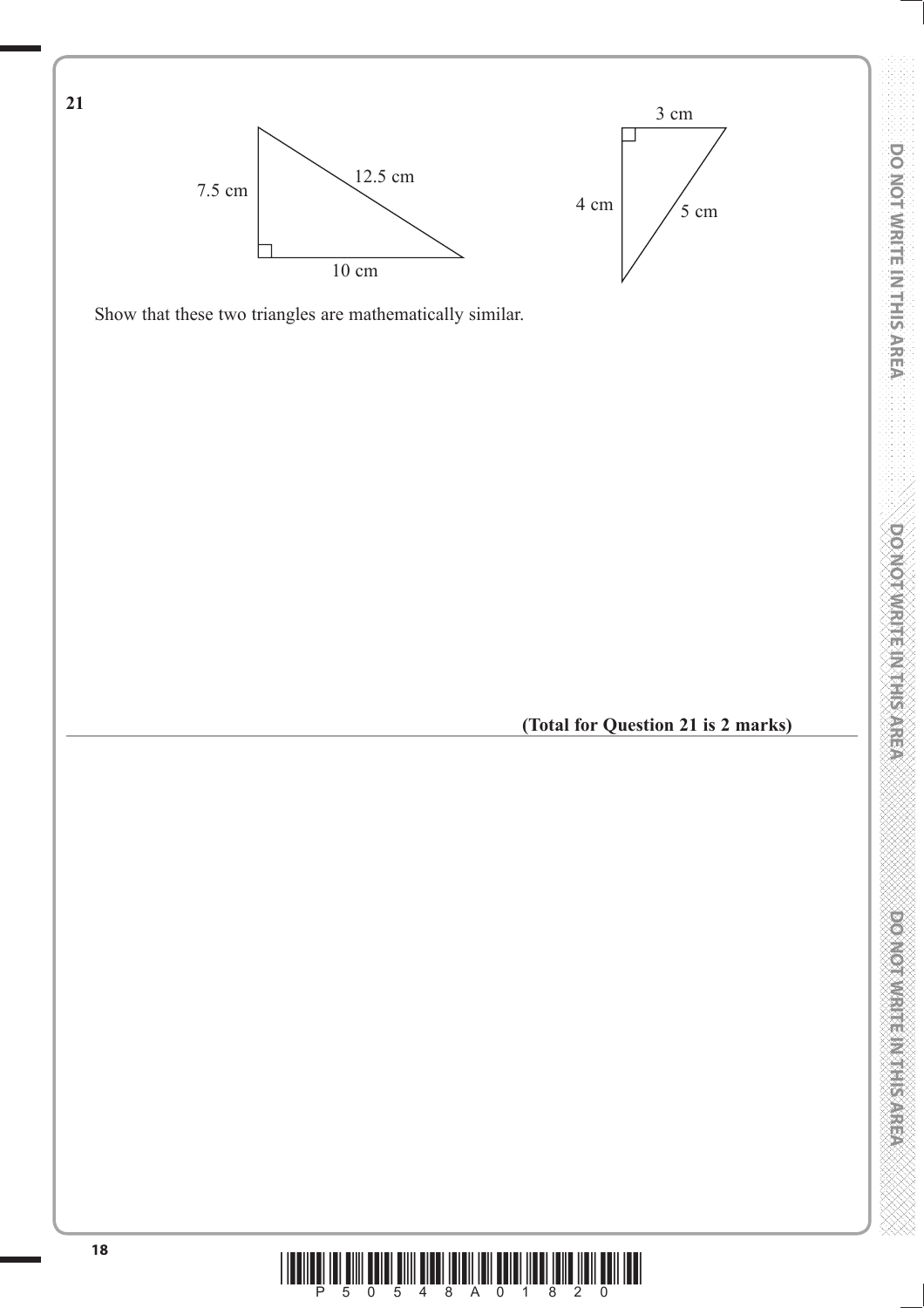

| $1 \t0.5$ | $1 \t1 \t1.5 \t2 \t3$ |  |  |  |
|-----------|-----------------------|--|--|--|
|           |                       |  |  |  |

**(2)**

(b) On the grid below, draw the graph of  $y = \frac{6}{x}$  for values of *x* from 0.5 to 6





**A SIVE REPAIRING A MARGING**